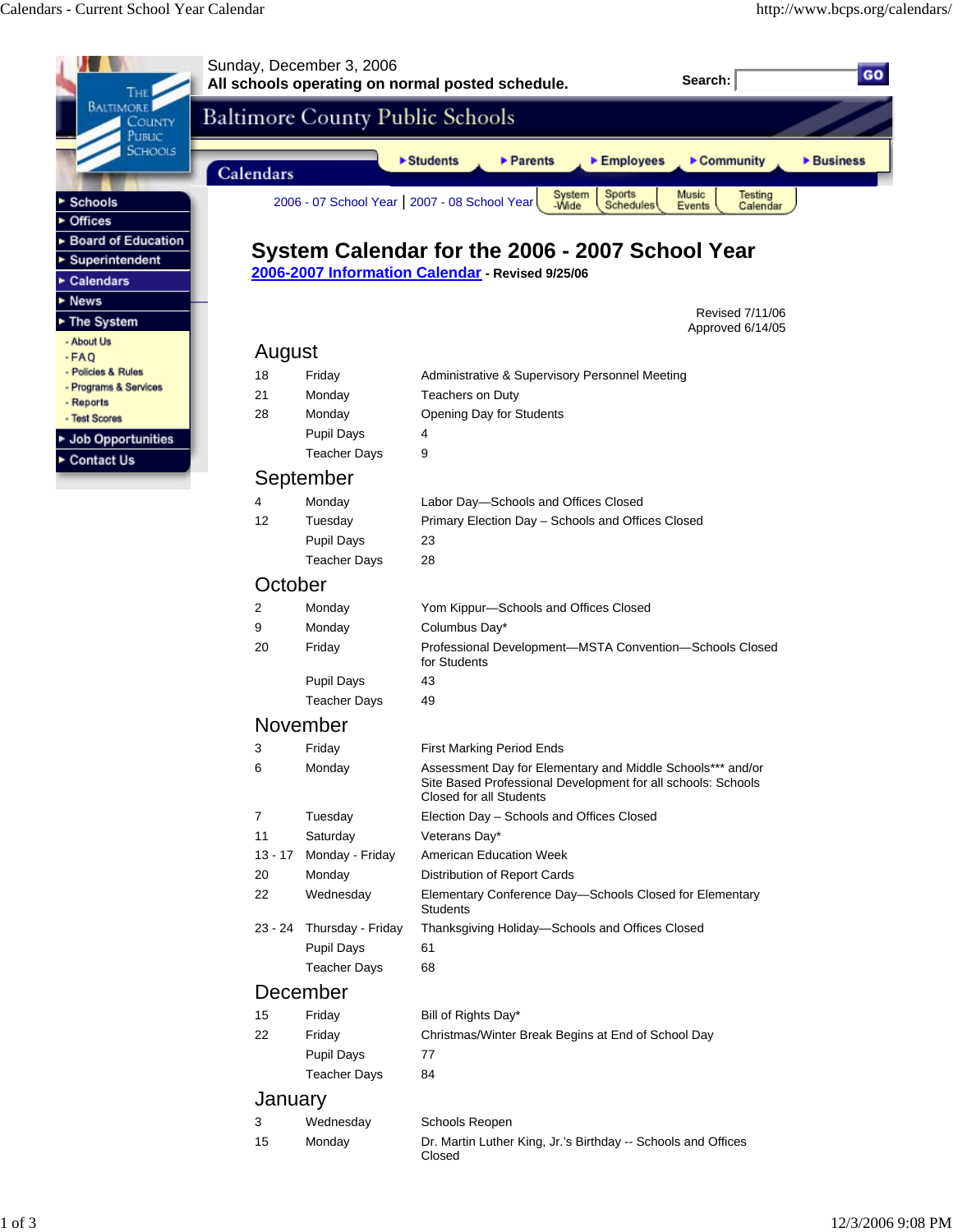| <b>Pupil Days</b><br>96<br><b>Teacher Days</b><br>104<br>February<br>Thursday<br>Distribution of Report Cards<br>8<br>Monday<br>Lincoln's Birthday*<br>12<br>19<br>Monday<br>Presidents' Day-Schools and Offices Closed<br>Thursday<br>Washington's Birthday*<br>22<br><b>Pupil Days</b><br>115<br><b>Teacher Days</b><br>123<br>March<br>25<br>Sunday<br>Maryland Day*<br><b>Pupil Days</b><br>137<br><b>Teacher Days</b><br>145<br>April<br>Thursday<br>Third Marking Period Ends-Assessment Day for Elementary and<br>5<br>Middle Schools**-Schools Close 3 Hours Early for Elementary<br>and Middle School Students<br>Easter/Spring Break Begins at the End of the School Day<br>Monday<br>Schools Reopen<br>16<br>Thursday<br>26<br>Distribution of Report Cards<br><b>Pupil Days</b><br>152<br><b>Teacher Days</b><br>160<br>May<br>Monday<br>PreK/K Conference Day-no preK, half-day, or full-day<br>14<br>Kindergarten sessions<br>Last Day for Seniors<br>25<br>Friday<br>28<br>Monday<br>Memorial Day Observed-Schools and Offices Closed<br>30 - 31<br>Wednesday -<br><b>Commencement Exercises</b><br>Thursday<br><b>Pupil Days</b><br>174<br><b>Teacher Days</b><br>182<br>June<br>$1 - 6$<br>Friday - Wednesday Commencement Exercises<br>14<br>Thursday<br>Flag Day*<br>$15 - 18$<br>Friday - Monday<br>Assessment Day****: Schools close 3 Hours Early for High School<br>Students; Teachers on Duty<br>Monday<br>Assessment Day**: Schools Close 3 Hours Early for Elementary<br>18<br>and Middle School Students; Teachers on Duty<br>Tuesday<br>Last Day of Classes for Students; Schools Close 3 Hours Early for<br>19<br>Students: Teachers on Duty<br>29<br>Friday<br>Summer School Teachers on Duty for All Centers<br><b>Pupil Days</b><br>187<br><b>Teacher Days</b><br>195<br><b>Total Pupil Days: 187</b><br><b>Total Teacher Days: 195</b><br>July<br>Monday<br>Summer School Begins for All Centers<br>2<br>Wednesday<br>Independence Day-Schools and Offices Closed<br>4<br>August<br>Friday<br>Last Day Summer School for All Centers<br>3 | 26 | Friday | Second Marking Period Ends- Assessment Day for All<br>Schools*** and/or Professional Development Day for All Schools<br>-Schools Closed for all Students |  |
|----------------------------------------------------------------------------------------------------------------------------------------------------------------------------------------------------------------------------------------------------------------------------------------------------------------------------------------------------------------------------------------------------------------------------------------------------------------------------------------------------------------------------------------------------------------------------------------------------------------------------------------------------------------------------------------------------------------------------------------------------------------------------------------------------------------------------------------------------------------------------------------------------------------------------------------------------------------------------------------------------------------------------------------------------------------------------------------------------------------------------------------------------------------------------------------------------------------------------------------------------------------------------------------------------------------------------------------------------------------------------------------------------------------------------------------------------------------------------------------------------------------------------------------------------------------------------------------------------------------------------------------------------------------------------------------------------------------------------------------------------------------------------------------------------------------------------------------------------------------------------------------------------------------------------------------------------------------------------------------------------------------------------------------------------------------------------|----|--------|----------------------------------------------------------------------------------------------------------------------------------------------------------|--|
|                                                                                                                                                                                                                                                                                                                                                                                                                                                                                                                                                                                                                                                                                                                                                                                                                                                                                                                                                                                                                                                                                                                                                                                                                                                                                                                                                                                                                                                                                                                                                                                                                                                                                                                                                                                                                                                                                                                                                                                                                                                                            |    |        |                                                                                                                                                          |  |
|                                                                                                                                                                                                                                                                                                                                                                                                                                                                                                                                                                                                                                                                                                                                                                                                                                                                                                                                                                                                                                                                                                                                                                                                                                                                                                                                                                                                                                                                                                                                                                                                                                                                                                                                                                                                                                                                                                                                                                                                                                                                            |    |        |                                                                                                                                                          |  |
|                                                                                                                                                                                                                                                                                                                                                                                                                                                                                                                                                                                                                                                                                                                                                                                                                                                                                                                                                                                                                                                                                                                                                                                                                                                                                                                                                                                                                                                                                                                                                                                                                                                                                                                                                                                                                                                                                                                                                                                                                                                                            |    |        |                                                                                                                                                          |  |
|                                                                                                                                                                                                                                                                                                                                                                                                                                                                                                                                                                                                                                                                                                                                                                                                                                                                                                                                                                                                                                                                                                                                                                                                                                                                                                                                                                                                                                                                                                                                                                                                                                                                                                                                                                                                                                                                                                                                                                                                                                                                            |    |        |                                                                                                                                                          |  |
|                                                                                                                                                                                                                                                                                                                                                                                                                                                                                                                                                                                                                                                                                                                                                                                                                                                                                                                                                                                                                                                                                                                                                                                                                                                                                                                                                                                                                                                                                                                                                                                                                                                                                                                                                                                                                                                                                                                                                                                                                                                                            |    |        |                                                                                                                                                          |  |
|                                                                                                                                                                                                                                                                                                                                                                                                                                                                                                                                                                                                                                                                                                                                                                                                                                                                                                                                                                                                                                                                                                                                                                                                                                                                                                                                                                                                                                                                                                                                                                                                                                                                                                                                                                                                                                                                                                                                                                                                                                                                            |    |        |                                                                                                                                                          |  |
|                                                                                                                                                                                                                                                                                                                                                                                                                                                                                                                                                                                                                                                                                                                                                                                                                                                                                                                                                                                                                                                                                                                                                                                                                                                                                                                                                                                                                                                                                                                                                                                                                                                                                                                                                                                                                                                                                                                                                                                                                                                                            |    |        |                                                                                                                                                          |  |
|                                                                                                                                                                                                                                                                                                                                                                                                                                                                                                                                                                                                                                                                                                                                                                                                                                                                                                                                                                                                                                                                                                                                                                                                                                                                                                                                                                                                                                                                                                                                                                                                                                                                                                                                                                                                                                                                                                                                                                                                                                                                            |    |        |                                                                                                                                                          |  |
|                                                                                                                                                                                                                                                                                                                                                                                                                                                                                                                                                                                                                                                                                                                                                                                                                                                                                                                                                                                                                                                                                                                                                                                                                                                                                                                                                                                                                                                                                                                                                                                                                                                                                                                                                                                                                                                                                                                                                                                                                                                                            |    |        |                                                                                                                                                          |  |
|                                                                                                                                                                                                                                                                                                                                                                                                                                                                                                                                                                                                                                                                                                                                                                                                                                                                                                                                                                                                                                                                                                                                                                                                                                                                                                                                                                                                                                                                                                                                                                                                                                                                                                                                                                                                                                                                                                                                                                                                                                                                            |    |        |                                                                                                                                                          |  |
|                                                                                                                                                                                                                                                                                                                                                                                                                                                                                                                                                                                                                                                                                                                                                                                                                                                                                                                                                                                                                                                                                                                                                                                                                                                                                                                                                                                                                                                                                                                                                                                                                                                                                                                                                                                                                                                                                                                                                                                                                                                                            |    |        |                                                                                                                                                          |  |
|                                                                                                                                                                                                                                                                                                                                                                                                                                                                                                                                                                                                                                                                                                                                                                                                                                                                                                                                                                                                                                                                                                                                                                                                                                                                                                                                                                                                                                                                                                                                                                                                                                                                                                                                                                                                                                                                                                                                                                                                                                                                            |    |        |                                                                                                                                                          |  |
|                                                                                                                                                                                                                                                                                                                                                                                                                                                                                                                                                                                                                                                                                                                                                                                                                                                                                                                                                                                                                                                                                                                                                                                                                                                                                                                                                                                                                                                                                                                                                                                                                                                                                                                                                                                                                                                                                                                                                                                                                                                                            |    |        |                                                                                                                                                          |  |
|                                                                                                                                                                                                                                                                                                                                                                                                                                                                                                                                                                                                                                                                                                                                                                                                                                                                                                                                                                                                                                                                                                                                                                                                                                                                                                                                                                                                                                                                                                                                                                                                                                                                                                                                                                                                                                                                                                                                                                                                                                                                            |    |        |                                                                                                                                                          |  |
|                                                                                                                                                                                                                                                                                                                                                                                                                                                                                                                                                                                                                                                                                                                                                                                                                                                                                                                                                                                                                                                                                                                                                                                                                                                                                                                                                                                                                                                                                                                                                                                                                                                                                                                                                                                                                                                                                                                                                                                                                                                                            |    |        |                                                                                                                                                          |  |
|                                                                                                                                                                                                                                                                                                                                                                                                                                                                                                                                                                                                                                                                                                                                                                                                                                                                                                                                                                                                                                                                                                                                                                                                                                                                                                                                                                                                                                                                                                                                                                                                                                                                                                                                                                                                                                                                                                                                                                                                                                                                            |    |        |                                                                                                                                                          |  |
|                                                                                                                                                                                                                                                                                                                                                                                                                                                                                                                                                                                                                                                                                                                                                                                                                                                                                                                                                                                                                                                                                                                                                                                                                                                                                                                                                                                                                                                                                                                                                                                                                                                                                                                                                                                                                                                                                                                                                                                                                                                                            |    |        |                                                                                                                                                          |  |
|                                                                                                                                                                                                                                                                                                                                                                                                                                                                                                                                                                                                                                                                                                                                                                                                                                                                                                                                                                                                                                                                                                                                                                                                                                                                                                                                                                                                                                                                                                                                                                                                                                                                                                                                                                                                                                                                                                                                                                                                                                                                            |    |        |                                                                                                                                                          |  |
|                                                                                                                                                                                                                                                                                                                                                                                                                                                                                                                                                                                                                                                                                                                                                                                                                                                                                                                                                                                                                                                                                                                                                                                                                                                                                                                                                                                                                                                                                                                                                                                                                                                                                                                                                                                                                                                                                                                                                                                                                                                                            |    |        |                                                                                                                                                          |  |
|                                                                                                                                                                                                                                                                                                                                                                                                                                                                                                                                                                                                                                                                                                                                                                                                                                                                                                                                                                                                                                                                                                                                                                                                                                                                                                                                                                                                                                                                                                                                                                                                                                                                                                                                                                                                                                                                                                                                                                                                                                                                            |    |        |                                                                                                                                                          |  |
|                                                                                                                                                                                                                                                                                                                                                                                                                                                                                                                                                                                                                                                                                                                                                                                                                                                                                                                                                                                                                                                                                                                                                                                                                                                                                                                                                                                                                                                                                                                                                                                                                                                                                                                                                                                                                                                                                                                                                                                                                                                                            |    |        |                                                                                                                                                          |  |
|                                                                                                                                                                                                                                                                                                                                                                                                                                                                                                                                                                                                                                                                                                                                                                                                                                                                                                                                                                                                                                                                                                                                                                                                                                                                                                                                                                                                                                                                                                                                                                                                                                                                                                                                                                                                                                                                                                                                                                                                                                                                            |    |        |                                                                                                                                                          |  |
|                                                                                                                                                                                                                                                                                                                                                                                                                                                                                                                                                                                                                                                                                                                                                                                                                                                                                                                                                                                                                                                                                                                                                                                                                                                                                                                                                                                                                                                                                                                                                                                                                                                                                                                                                                                                                                                                                                                                                                                                                                                                            |    |        |                                                                                                                                                          |  |
|                                                                                                                                                                                                                                                                                                                                                                                                                                                                                                                                                                                                                                                                                                                                                                                                                                                                                                                                                                                                                                                                                                                                                                                                                                                                                                                                                                                                                                                                                                                                                                                                                                                                                                                                                                                                                                                                                                                                                                                                                                                                            |    |        |                                                                                                                                                          |  |
|                                                                                                                                                                                                                                                                                                                                                                                                                                                                                                                                                                                                                                                                                                                                                                                                                                                                                                                                                                                                                                                                                                                                                                                                                                                                                                                                                                                                                                                                                                                                                                                                                                                                                                                                                                                                                                                                                                                                                                                                                                                                            |    |        |                                                                                                                                                          |  |
|                                                                                                                                                                                                                                                                                                                                                                                                                                                                                                                                                                                                                                                                                                                                                                                                                                                                                                                                                                                                                                                                                                                                                                                                                                                                                                                                                                                                                                                                                                                                                                                                                                                                                                                                                                                                                                                                                                                                                                                                                                                                            |    |        |                                                                                                                                                          |  |
|                                                                                                                                                                                                                                                                                                                                                                                                                                                                                                                                                                                                                                                                                                                                                                                                                                                                                                                                                                                                                                                                                                                                                                                                                                                                                                                                                                                                                                                                                                                                                                                                                                                                                                                                                                                                                                                                                                                                                                                                                                                                            |    |        |                                                                                                                                                          |  |
|                                                                                                                                                                                                                                                                                                                                                                                                                                                                                                                                                                                                                                                                                                                                                                                                                                                                                                                                                                                                                                                                                                                                                                                                                                                                                                                                                                                                                                                                                                                                                                                                                                                                                                                                                                                                                                                                                                                                                                                                                                                                            |    |        |                                                                                                                                                          |  |
|                                                                                                                                                                                                                                                                                                                                                                                                                                                                                                                                                                                                                                                                                                                                                                                                                                                                                                                                                                                                                                                                                                                                                                                                                                                                                                                                                                                                                                                                                                                                                                                                                                                                                                                                                                                                                                                                                                                                                                                                                                                                            |    |        |                                                                                                                                                          |  |
|                                                                                                                                                                                                                                                                                                                                                                                                                                                                                                                                                                                                                                                                                                                                                                                                                                                                                                                                                                                                                                                                                                                                                                                                                                                                                                                                                                                                                                                                                                                                                                                                                                                                                                                                                                                                                                                                                                                                                                                                                                                                            |    |        |                                                                                                                                                          |  |
|                                                                                                                                                                                                                                                                                                                                                                                                                                                                                                                                                                                                                                                                                                                                                                                                                                                                                                                                                                                                                                                                                                                                                                                                                                                                                                                                                                                                                                                                                                                                                                                                                                                                                                                                                                                                                                                                                                                                                                                                                                                                            |    |        |                                                                                                                                                          |  |
|                                                                                                                                                                                                                                                                                                                                                                                                                                                                                                                                                                                                                                                                                                                                                                                                                                                                                                                                                                                                                                                                                                                                                                                                                                                                                                                                                                                                                                                                                                                                                                                                                                                                                                                                                                                                                                                                                                                                                                                                                                                                            |    |        |                                                                                                                                                          |  |
|                                                                                                                                                                                                                                                                                                                                                                                                                                                                                                                                                                                                                                                                                                                                                                                                                                                                                                                                                                                                                                                                                                                                                                                                                                                                                                                                                                                                                                                                                                                                                                                                                                                                                                                                                                                                                                                                                                                                                                                                                                                                            |    |        |                                                                                                                                                          |  |
|                                                                                                                                                                                                                                                                                                                                                                                                                                                                                                                                                                                                                                                                                                                                                                                                                                                                                                                                                                                                                                                                                                                                                                                                                                                                                                                                                                                                                                                                                                                                                                                                                                                                                                                                                                                                                                                                                                                                                                                                                                                                            |    |        |                                                                                                                                                          |  |
|                                                                                                                                                                                                                                                                                                                                                                                                                                                                                                                                                                                                                                                                                                                                                                                                                                                                                                                                                                                                                                                                                                                                                                                                                                                                                                                                                                                                                                                                                                                                                                                                                                                                                                                                                                                                                                                                                                                                                                                                                                                                            |    |        |                                                                                                                                                          |  |
|                                                                                                                                                                                                                                                                                                                                                                                                                                                                                                                                                                                                                                                                                                                                                                                                                                                                                                                                                                                                                                                                                                                                                                                                                                                                                                                                                                                                                                                                                                                                                                                                                                                                                                                                                                                                                                                                                                                                                                                                                                                                            |    |        |                                                                                                                                                          |  |
|                                                                                                                                                                                                                                                                                                                                                                                                                                                                                                                                                                                                                                                                                                                                                                                                                                                                                                                                                                                                                                                                                                                                                                                                                                                                                                                                                                                                                                                                                                                                                                                                                                                                                                                                                                                                                                                                                                                                                                                                                                                                            |    |        |                                                                                                                                                          |  |
|                                                                                                                                                                                                                                                                                                                                                                                                                                                                                                                                                                                                                                                                                                                                                                                                                                                                                                                                                                                                                                                                                                                                                                                                                                                                                                                                                                                                                                                                                                                                                                                                                                                                                                                                                                                                                                                                                                                                                                                                                                                                            |    |        |                                                                                                                                                          |  |
|                                                                                                                                                                                                                                                                                                                                                                                                                                                                                                                                                                                                                                                                                                                                                                                                                                                                                                                                                                                                                                                                                                                                                                                                                                                                                                                                                                                                                                                                                                                                                                                                                                                                                                                                                                                                                                                                                                                                                                                                                                                                            |    |        |                                                                                                                                                          |  |
|                                                                                                                                                                                                                                                                                                                                                                                                                                                                                                                                                                                                                                                                                                                                                                                                                                                                                                                                                                                                                                                                                                                                                                                                                                                                                                                                                                                                                                                                                                                                                                                                                                                                                                                                                                                                                                                                                                                                                                                                                                                                            |    |        |                                                                                                                                                          |  |
|                                                                                                                                                                                                                                                                                                                                                                                                                                                                                                                                                                                                                                                                                                                                                                                                                                                                                                                                                                                                                                                                                                                                                                                                                                                                                                                                                                                                                                                                                                                                                                                                                                                                                                                                                                                                                                                                                                                                                                                                                                                                            |    |        |                                                                                                                                                          |  |
|                                                                                                                                                                                                                                                                                                                                                                                                                                                                                                                                                                                                                                                                                                                                                                                                                                                                                                                                                                                                                                                                                                                                                                                                                                                                                                                                                                                                                                                                                                                                                                                                                                                                                                                                                                                                                                                                                                                                                                                                                                                                            |    |        |                                                                                                                                                          |  |
|                                                                                                                                                                                                                                                                                                                                                                                                                                                                                                                                                                                                                                                                                                                                                                                                                                                                                                                                                                                                                                                                                                                                                                                                                                                                                                                                                                                                                                                                                                                                                                                                                                                                                                                                                                                                                                                                                                                                                                                                                                                                            |    |        |                                                                                                                                                          |  |